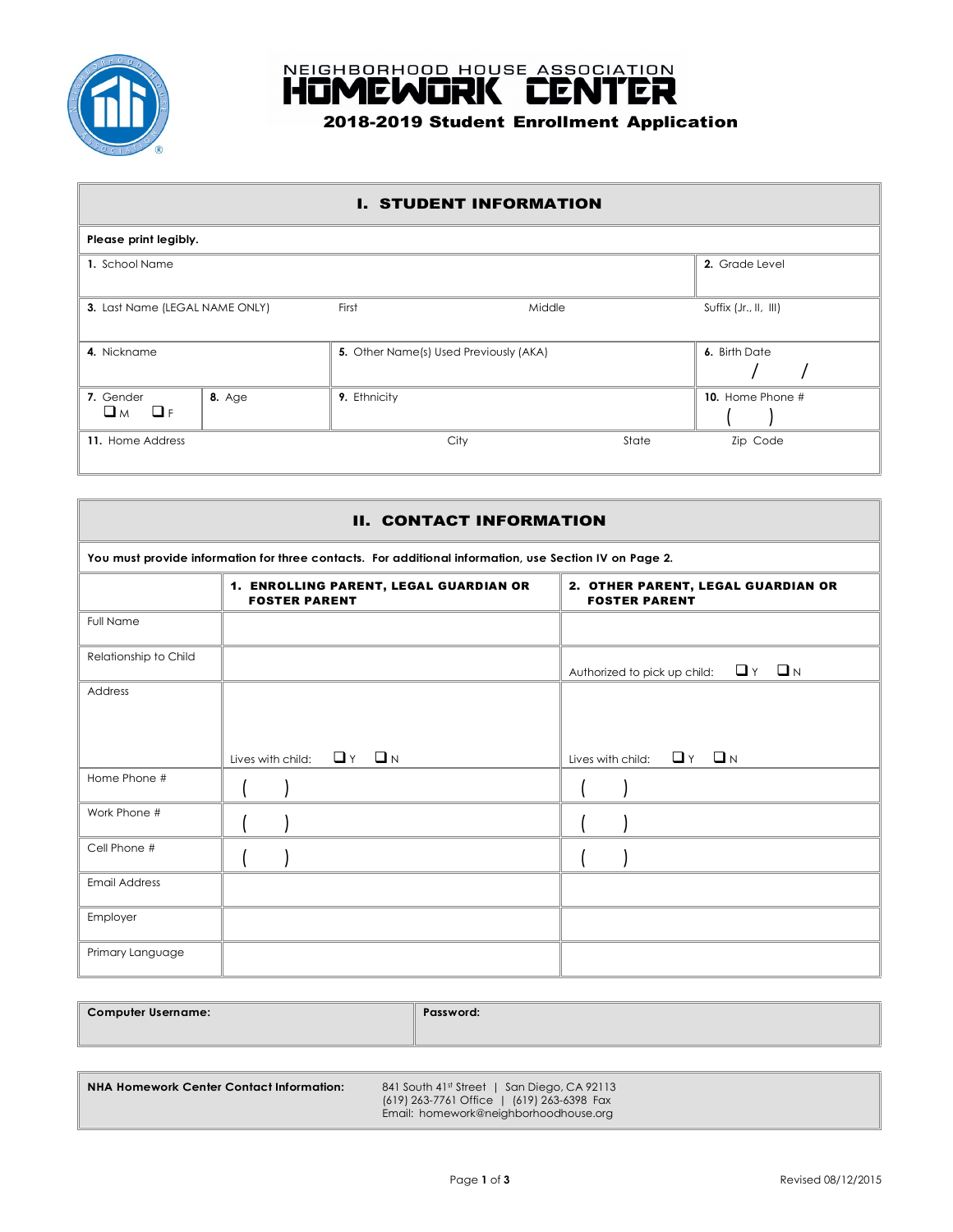



# 2018-2019 Student Enrollment Application

| School Name                 |       | Grade Level |                       |
|-----------------------------|-------|-------------|-----------------------|
| Last Name (LEGAL NAME ONLY) | First | Middle      | Suffix (Jr., II, III) |

### III. STUDENT GRADE STATUS

| Check all that apply.                   |                                         |  |                       |  |
|-----------------------------------------|-----------------------------------------|--|-----------------------|--|
| I am interested in receiving help with: |                                         |  |                       |  |
| Math                                    | Current Report Card Grade in Math       |  | As Of<br>(month/year) |  |
| English                                 | Current Report Card Grade in<br>English |  | As Of<br>(month/year) |  |
| Other                                   | Current Report Card Grade in Other      |  | As Of<br>(month/year) |  |

## IV. ADDITIONAL EMERGENCY CONTACT INFORMATION

| Please list additional adults authorized to pick up child from the NHA Homework Center and to be contacted in case of emergency. |                |              |  |  |
|----------------------------------------------------------------------------------------------------------------------------------|----------------|--------------|--|--|
| Name                                                                                                                             | <b>Address</b> | Relationship |  |  |
|                                                                                                                                  |                |              |  |  |
| 2.                                                                                                                               |                |              |  |  |
| 3.                                                                                                                               |                |              |  |  |

## V. STUDENT'S HEALTH HISTORY INFORMATION

**To ensure NHA's Homework Center provides a physically and emotionally safe environment for your child, please fill in all necessary information and attach documents if needed.**

| 1. Is your child under regular supervision of a physician?                                                                              | $\Box$ N<br>ШY | Date of last exam: |
|-----------------------------------------------------------------------------------------------------------------------------------------|----------------|--------------------|
|                                                                                                                                         |                |                    |
| 2. Please list any allergies, dietary restrictions or physical activity limitations (allergies, asthma, diabetes, epilepsy):            |                |                    |
| 3. Specify any other illness, injury, social/emotional needs or medical condition which NHA Homework Center staff should be made aware: |                |                    |

## VI. STUDENT PICK UP AUTHORIZATION

**I understand that my child must be picked up by an authorized adult listed on the Emergency Contact Information (photo ID and**  signature are required) unless one of the boxes below has been checked:

**1** I authorize my child to walk home *if NHA Homework Center permits.* 

 $\Box$  I authorize my child to take the city bus *if NHA Homework Center permits.*